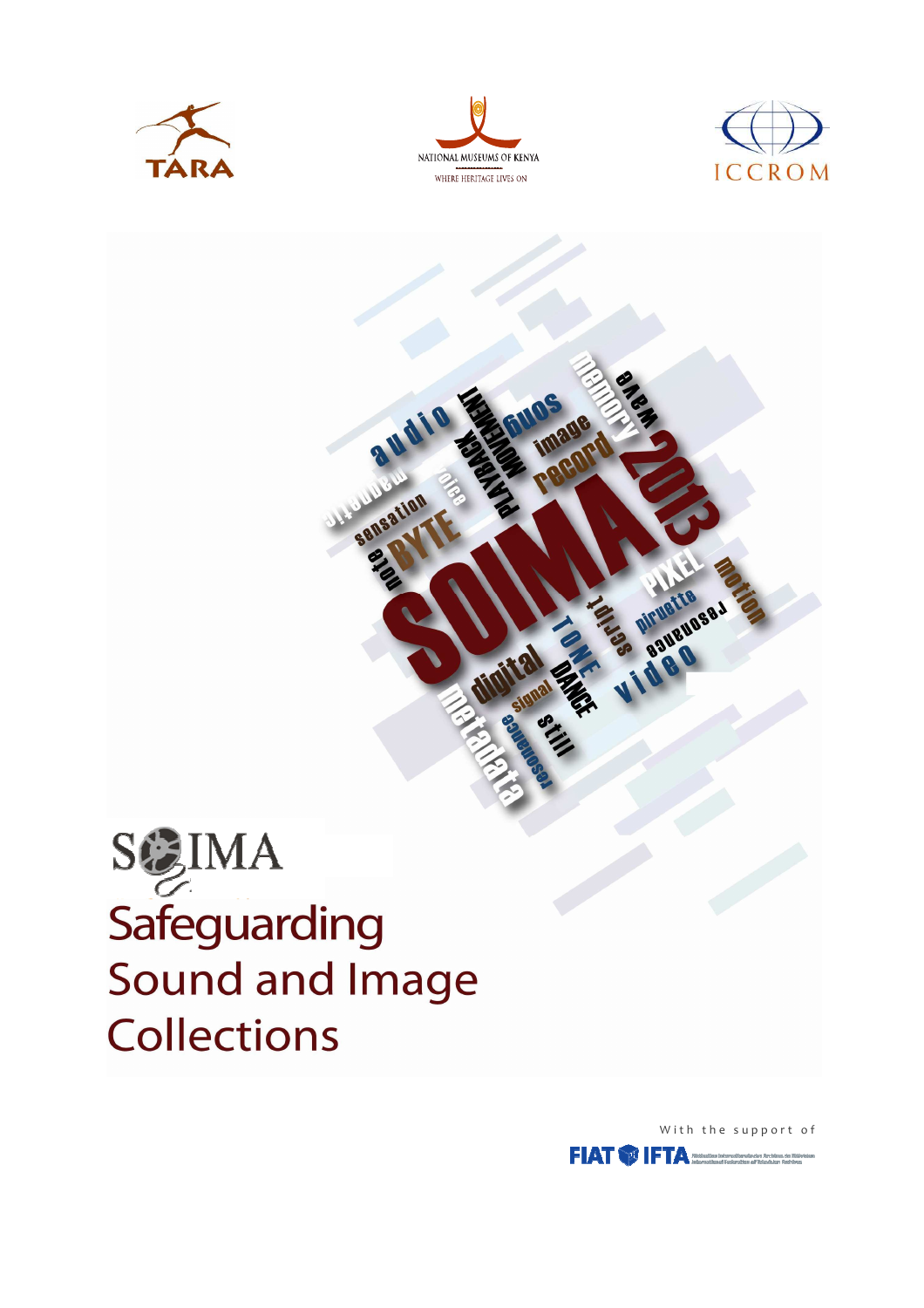

S A F E G U A R D I N G S O U N D A N D I M A G E C O L L E C T I O N S 23 September - 16 October, 2013

# **COURSE INFORMATION DOCUMENT**

# Partners and Cooperating Institutions

International Centre for the Study of the Preservation and Restoration of Cultural Property

Trust for African Rock Art, Kenya

National Museums of Kenya

Kenya National Archives & Documentation Service

Kenya Broadcasting Corporation

Netherlands Institute for Sound and Vision, the Netherlands

National Film and Sound Archive, Australia

Baltic Audiovisual Archival Council

Royal Institute for Cultural Heritage, Belgium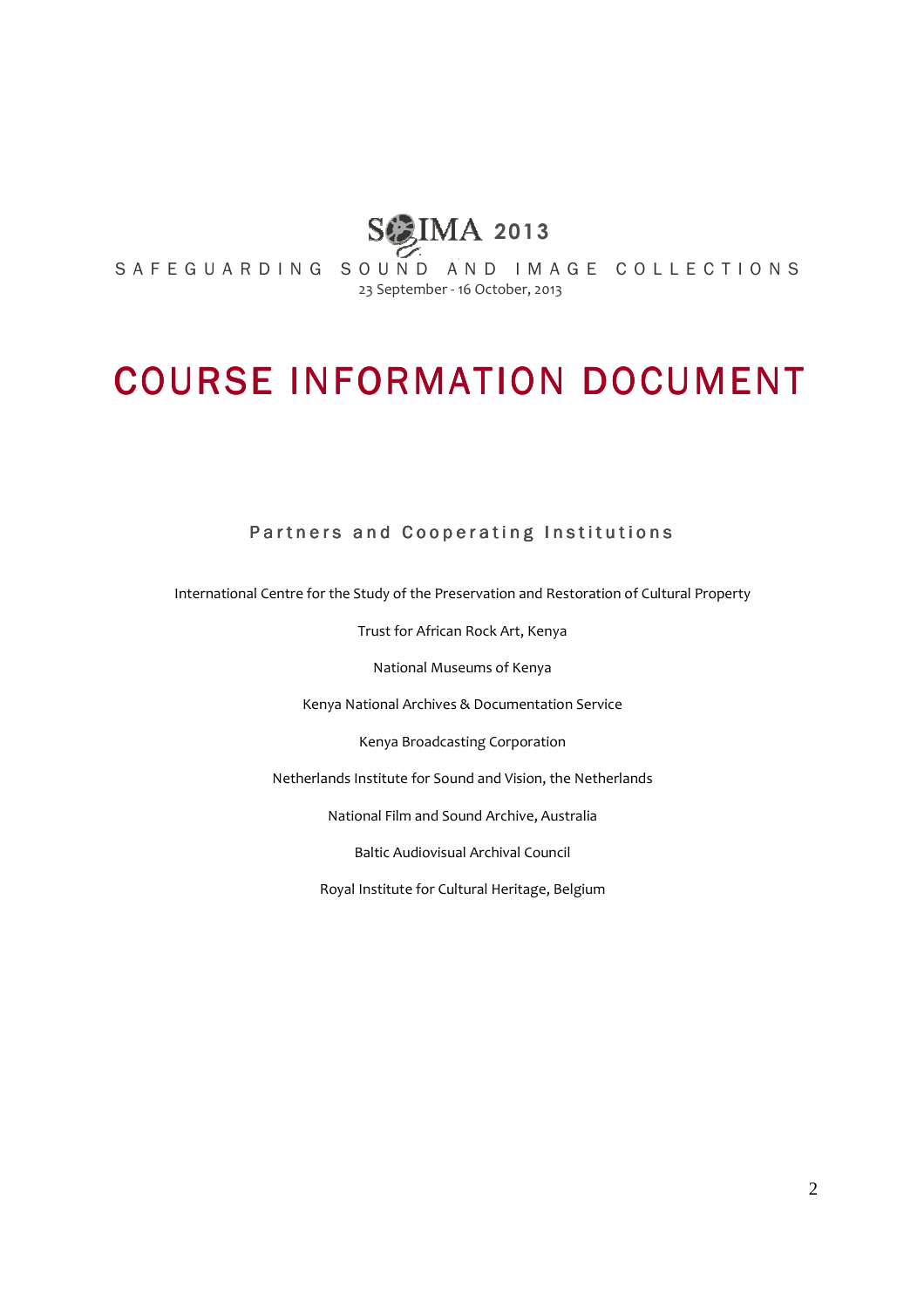# **INTRODUCTION**

#### SOIMA Programme

Sounds and images comprise a significant part of the world's memory encompassing records of diverse cultures, societies, languages and creative expressions. Yet most of world's twentieth century audiovisual heritage is at risk of being lost. With the current transition from analogue to digital formats, cultural institutions worldwide are facing serious difficulties due to the lack of knowledge, skills and resources. Many sound and image collections are held within institutions that do not necessarily specialise in this area and therefore, lack the competencies or the requisite technical support to manage and preserve such collections. Unless action is taken now, most of the sound and image heritage of the past century will disappear.

As a response, ICCROM has introduced an international programme, SOIMA (Sound and Image Collections Conservation) to emphasize conservation training for mid-career professionals in charge of conservation and archiving of sound and image collections in cultural institutions. Activities include creation of instructional and reference materials, training of professional staff, and encouraging collaboration between professionals in different countries. The focus is on mixed sound and image collections residing in cultural institutions such as libraries, museums, archives and cultural centres. For further information visit http://soima.iccrom.org

# SOIMA 2013

Geared to meet the challenges to the preservation and access of sound and image records in everyday practice, *SOIMA 2013:Safegaurding Sound and Image Collections* is the fourth international course of the SOIMA programme. This three and a half week course shall bring together 30 professionals from over 20 countries.

As the training especially focuses on mixed sound and image collections, the learning activities will ensure that at the end of the course, the participants are able to:

- recognize materials and media in their respective sound and image collections;
- **IDED** identify the risks to such collections;
- **nake informed choices for preservation and access within given means;**
- Communicate effectively, across disciplines, the value of, and risks to, sound and image heritage and advocate for its preservation and wider access.

One of the main modules of the course will focus on developing sustainable preservation and access models which encourage public-private partnerships as well as foster closer ties with IT (information technology) industries. To inform decision-making, possibilities offered by digitization will be examined within the context of use and management of cultural heritage collections.

At the end of the course, participants will present project proposals for carrying out projects on sound and image preservation and access in their respective countries. The outcomes of the projects will be shared with the rest of the SOIMA community through the programme website and other relevant channels, one year after the course.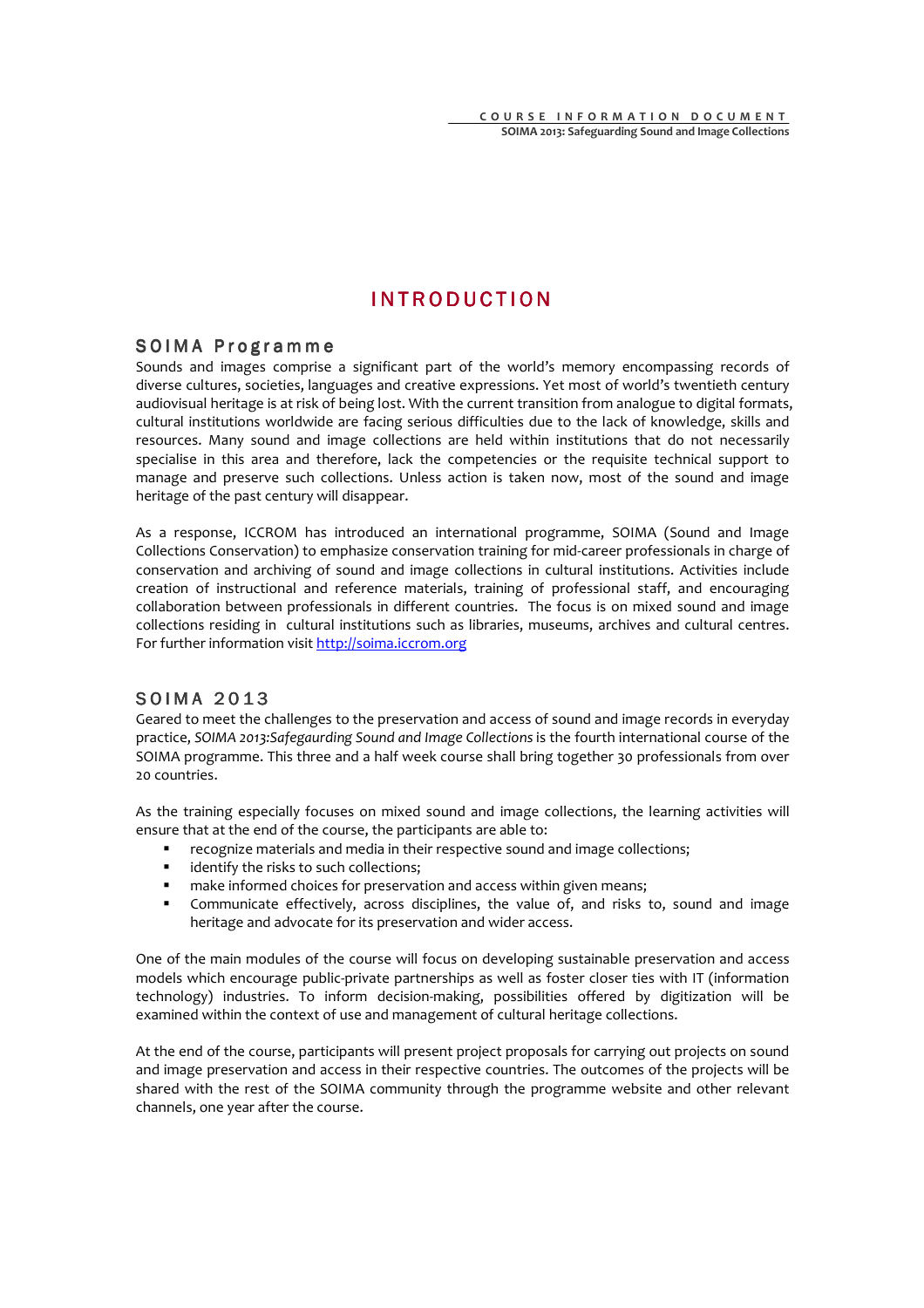#### $V$  e n  $u$  e

Keeping in view the specialized nature of the course, the working sessions of SOIMA 2013 will be hosted by four different institutions in Nairobi. These include: TARA (Trust for African Rock Art), National Museums of Kenya (NMK), Kenya Broadcasting Corporation(KBC) and National Archives

# Course Schedule

Be prepared: SOIMA courses have a packed schedule. The 2013 course will run every day (Monday to Friday) from 9:30 to 17:30. Saturday, 28 th September, is allocated to SOIMA Conference. Some other special visits and group activities will also be organized during the weekends. Each day is divided into 4 x 90-minute sessions (2 morning, 2 afternoon); there are 2 x 30-minute breaks for coffee/tea (1 morning, 1 afternoon), and a 1-hour lunch break from 13:00 to 14:00. The final course schedule will be circulated 15 days before the commencement of the course.

# **Participants**

The 16 participants selected for SOIMA 2013, come from 14 countries. They represent a broad range of conservation and heritage professionals in charge of sound and image collections in museums, archives, libraries and other cultural institutions. The selection of the participants is based on the impact they are likely to have in training others in their home countries, and on the importance of the collections that they manage. Refer to Participants' list and profiles.

# Project Team

An international team of recognized experts will comprise the teaching team. Experts from Kenya specializing in the management of intellectual property rights and open-source technologies will enhance the course team. In order to multiply the benefits of the training and prepare the next generation of trainers for sound and image preservation, SOIMA 2013 core teaching team will include four former participants from Kenya, Belgium, Lithuania and Guatemala. A document with profiles of the course team is enclosed.

#### Course Structure

The emphasis of the course is on the preservation and the management of small to medium size mixed SOIMA collections. Following an introductory module on history, significance and management of sound and image collections, it is structured into 5 modules namely, Media and Formats; Preservation Planning; Digitization; Digital Preservation; Preservation Management Strategies for Mixed SOIMA Collections Each module includes 5-10 topics e.g., media/format identification, physical composition, risks to specific media types, handling and repair, storage etc. Some of the overarching topics will be discussed all through the course as underlying concepts and principles for archiving different types of sound and image materials are quite similar.

The overall course structure is linear and progressive. However, the participants will have the necessary time to revisit, discuss and refine key concepts at various stages and especially, during module 6, which emphasizes cost-effective strategies for managing mixed SOIMA collections. The course map given below illustrates the flow of modules and topics during the three weeks.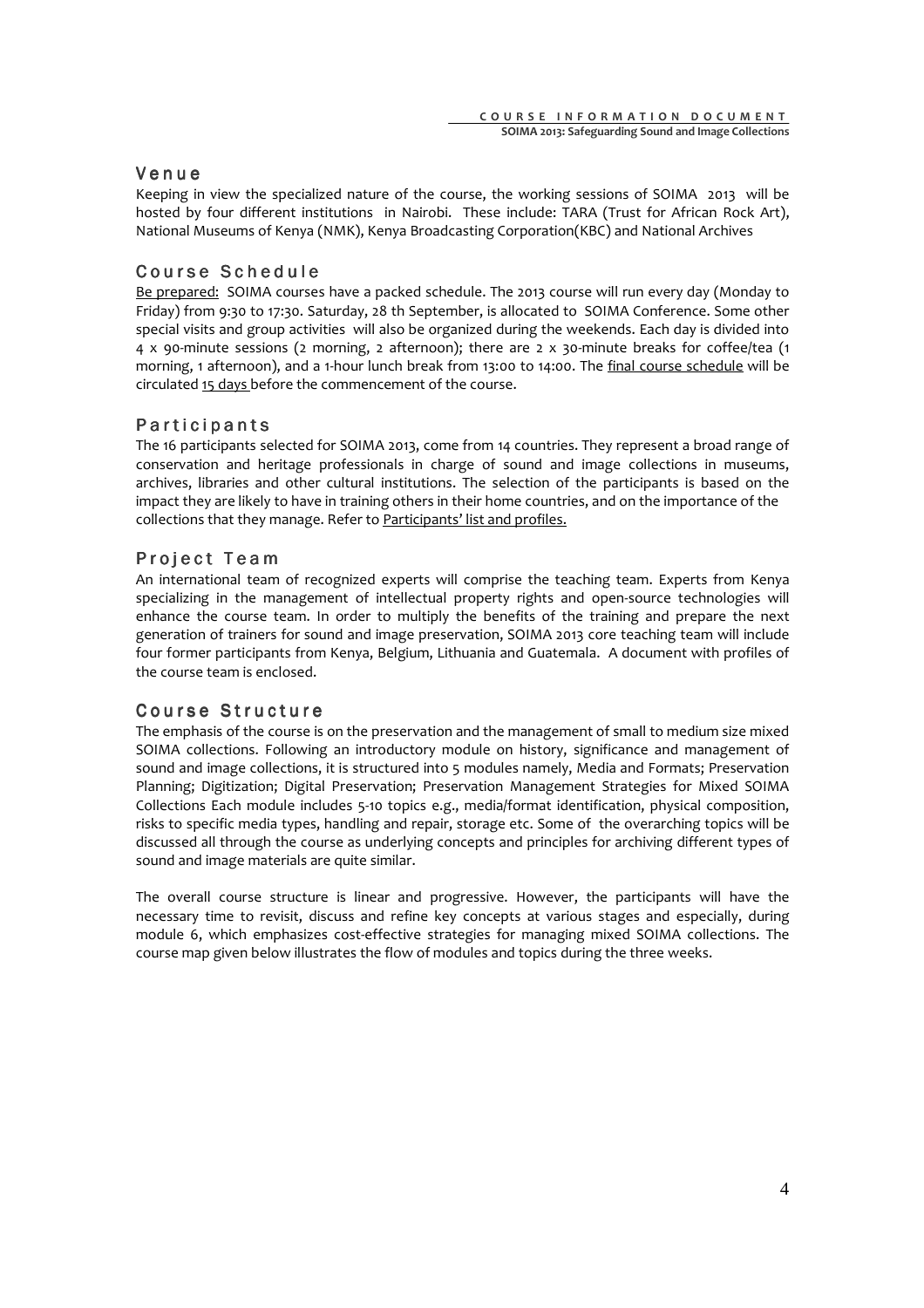**SOIMA 2013: Safeguarding Sound and Image Collections**



# **COURSE MAP**

P: Photo; F: Film; S: Sound; V: Video; D: Digital; BD: Born Digital

# Pre-course Reading

To familiarize participants with terms and concepts used in the course, we have selected some reading materials as pre-course reading. Referring to these will help in preparing for the discussions on relevant topics throughout the course. See attached Pre-course Reading document.